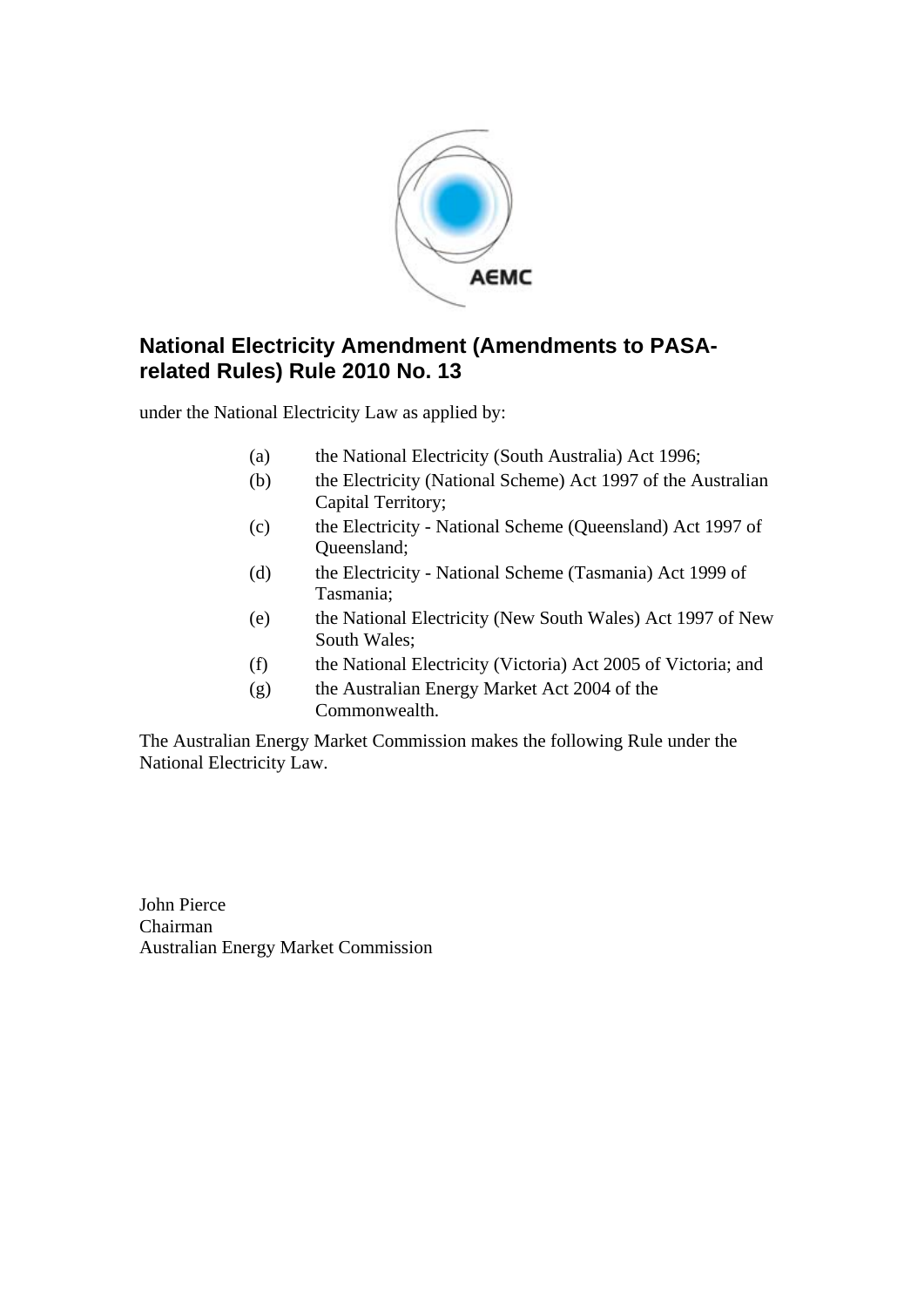### **National Electricity Amendment (Amendments to PASArelated Rules) Rule 2010 No. 13**

#### **1 Title of Rule**

This Rule is the *National Electricity Amendment (Amendments to PASA-related Rules) Rule 2010 No. 13*

### **2 Commencement**

This Rule commences operation on 16 December 2010.

### **3 Amendment of the National Electricity Rules**

The National Electricity Rules are amended as set out in Schedule 1.

#### **4 Savings and Transitional Amendments to the National Electricity Rules**

The National Electricity Rules are amended as set out in Schedule 2.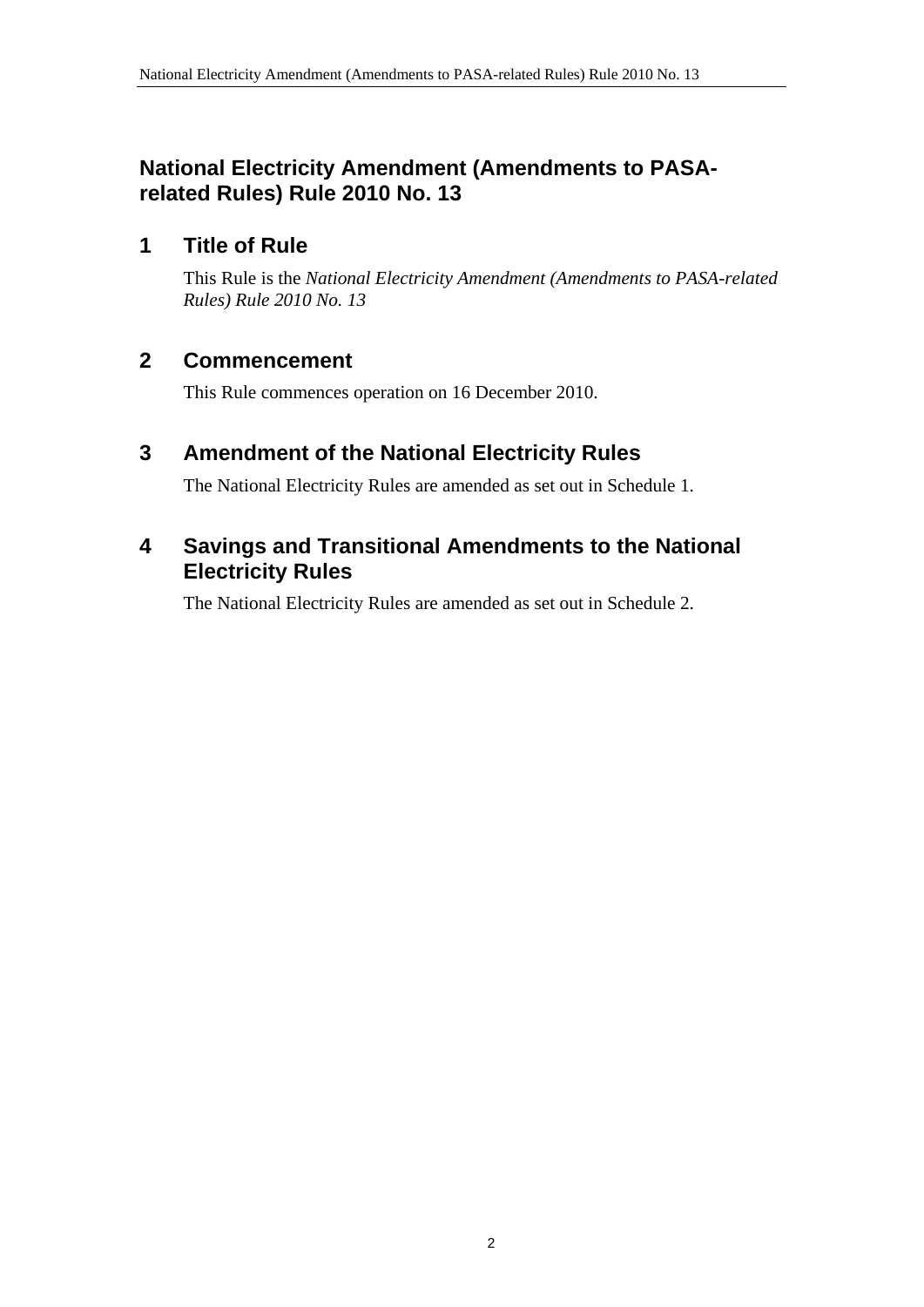#### **Schedule 1 Amendments of the National Electricity Rules**

### **[1] Clause 3.7.1 Administration of PASA**

In clause 3.7.1(b), omit "*Scheduled Generators* and *Market Participants*" and substitute "*Registered Participants*".

### **[2] Clause 3.7.1 Administration of PASA**

In clauses 3.7.1(c)(3) and 3.7.1(d), omit "*Scheduled Generators*, *Semi-Scheduled Generators* and *Market Participants*" wherever occurring and substitute "*Registered Participants*".

### **[3] Rule 3.7 Projected Assessment of System Adequacy**

In clauses 3.7.1(b), 3.7.1(c)(1)(iv), 3.7.1(c)(3)(ii), 3.7.1(d) and 3.7.3(f), after "*power system security*" wherever occurring, insert "and reliability of *supply*".

### **[4] Clause 3.7.2 Medium term PASA**

Omit clause 3.7.2(a) and substitute:

(a) The *medium term PASA* covers the 24 month period commencing from the Sunday after the *day* of publication with a daily resolution. Every week, *AEMO* must review and *publish* the outputs of the *medium term PASA* in accordance with the *timetable*.

### **[5] Rule 3.7 Projected Assessment of System Adequacy**

In clauses 3.7.2(b), 3.7.2(g), 3.7.3(c) and 3.7.3(j), omit "*Scheduled Generators*, *Semi-Scheduled Generators* and *Market Participants*" wherever occurring and substitute "*Registered Participants*".

### **[6] Clause 3.7.2 Medium term PASA**

In clause 3.7.2(c), omit "*PASA* inputs" and substitute "*medium term PASA inputs*".

### **[7] Clause 3.7.2 Medium term PASA**

In clause 3.7.2(c)(1), after "forecast *load*", insert "information for each *region*".

### **[8] Clause 3.7.2 Medium term PASA**

Omit clause 3.7.2(c)(1)(i) and substitute:

(i) the 10% probability of exceedence daily *peak load*, most probable daily *peak load* and time of the peak on the basis of past trends, day type and special events including all forecast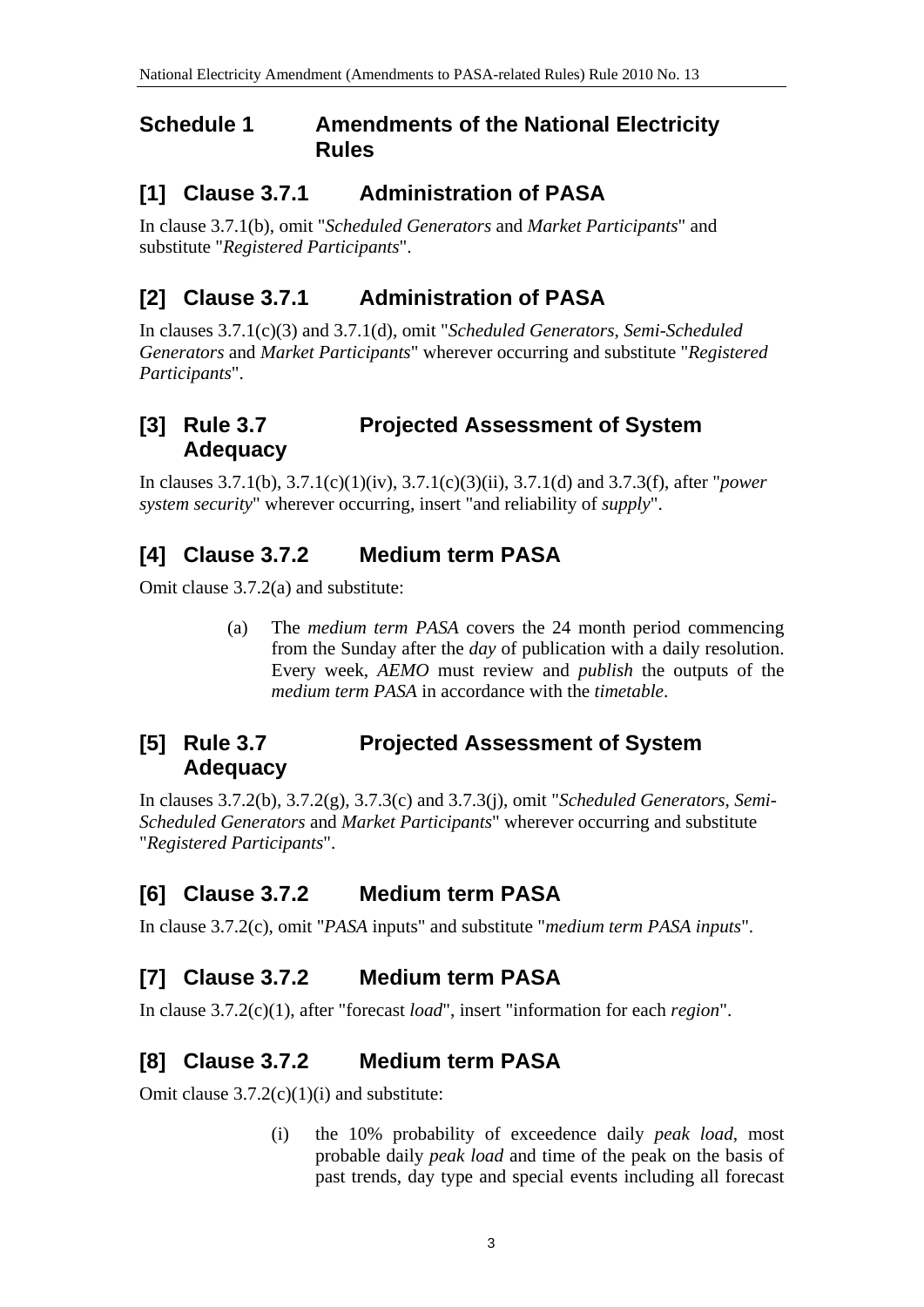*scheduled load* and other *load* except for pumped storage *loads*;

### **[9] Clause 3.7.2 Medium term PASA**

Omit clause 3.7.2(c)(2) and substitute:

(2) *reserve* requirements determined in accordance with the *medium term capacity reserve standards*;

## **[10] Clause 3.7.2 Medium term PASA**

In clause 3.7.2(d), omit "inputs" and substitute "*inputs*".

## **[11] Clause 3.7.2 Medium term PASA**

In clause 3.7.2(d)(1), after "each *day*", insert "taking into account the ambient weather conditions forecast at the time of the 10% probability of exceedence *peak load* (in the manner described in the procedure prepared under paragraph (g))".

## **[12] Clause 3.7.2 Medium term PASA**

In clause 3.7.2(f), after "in respect of each *day*", insert "(unless otherwise specified in subparagraphs  $(1)$  to  $(6)$ )".

## **[13] Clause 3.7.2 Medium term PASA**

In clause 3.7.2(f), omit "3.13.4" and substitute "3.13.4(a)".

## **[14] Clause 3.7.2 Medium term PASA**

Omit clauses  $3.7.2(f)(1)$  to  $3.7.2(f)(5)$  and insert:

- (1) forecasts of the 10% probability of exceedence *peak load*, and most probable *peak load*, excluding the relevant aggregated MW allowance referred to in subparagraph (2), and adjusted to make allowance for *scheduled load*;
- (1A) *reserve* requirements determined in accordance with the *medium term capacity reserve standards*;
- (2) the aggregated MW allowance (if any) to be made by *AEMO* for *generation* from *non-scheduled generating systems* in each of the forecasts of the 10% probability of exceedence *peak load* and most probable *peak load* referred to in subparagraph (1);
- (3) in respect of each of the forecasts of the 10% probability of exceedence *peak load* and most probable *peak load* referred to in subparagraph (1), a value that is the sum of that forecast and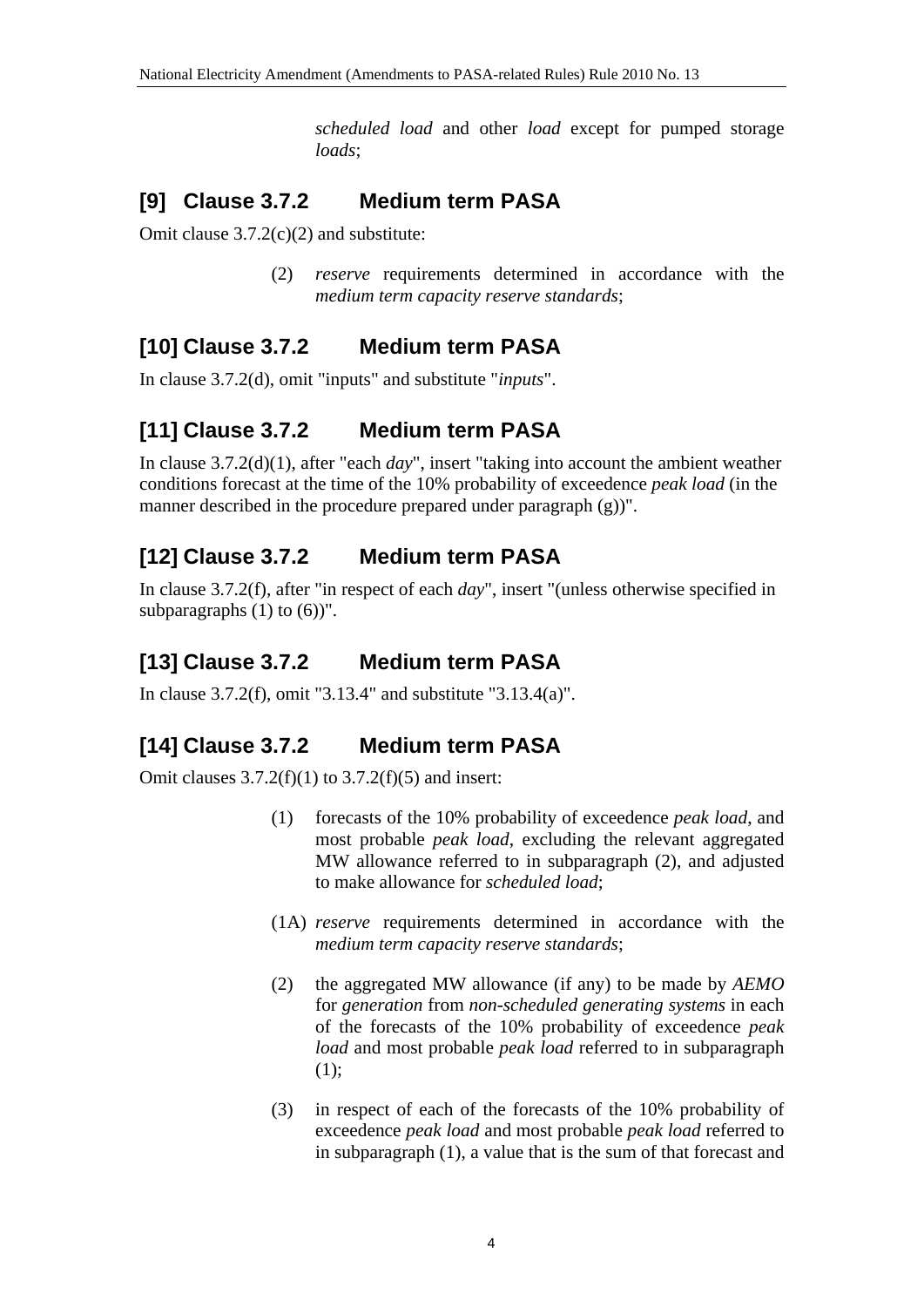the relevant aggregated MW allowance referred to in subparagraph  $(2)$ ;

- (4) forecasts of the most probable weekly *energy* for each *region*;
- (5) aggregate *generating unit PASA availability* for each *region*;
- (5A) aggregate capacity for each *region*, after allowing for the impact of *network constraints*, that can be *generated* continuously, calculated by adding the following categories:
	- (i) the capacity of *scheduled generating units* in the *region* that are able to operate at the *PASA availability*; and
	- (ii) the forecast *generation* of *semi-scheduled generating units* in the *region* as provided by the *unconstrained intermittent generation forecasts*;
- (5B) aggregate capacity for each *region*, after allowing for the impact of *network constraints*, that cannot be *generated* continuously at the *PASA availability* of the *scheduled generating units* in the *region* due to specified weekly *energy constraints*; and

## **[15] Clause 3.7.3 Short term PASA**

In clause 3.7.3(a), omit "issued" and substitute "*published*".

## **[16] Clause 3.7.3 Short term PASA**

In clause 3.7.3(b), omit "half hourly" and substitute "*trading interval*".

## **[17] Clause 3.7.3 Short term PASA**

In clause 3.7.3(d)(1), after "forecast *load*", insert "information for each *region*".

## **[18] Clause 3.7.3 Short term PASA**

Omit clause 3.7.3(d)(1)(i) and substitute:

(i) the 10% probability of exceedence half-hourly *load* and most probable half hourly *load* on the basis of past trends, day type, and special events; and

# **[19] Clause 3.7.3 Short term PASA**

In clause 3.7.3(d)(1), omit "*offers*" and substitute "*bids*".

# **[20] Clause 3.7.3 Short term PASA**

In clause 3.7.3(d)(3), omit "anticipated" and substitute "forecast".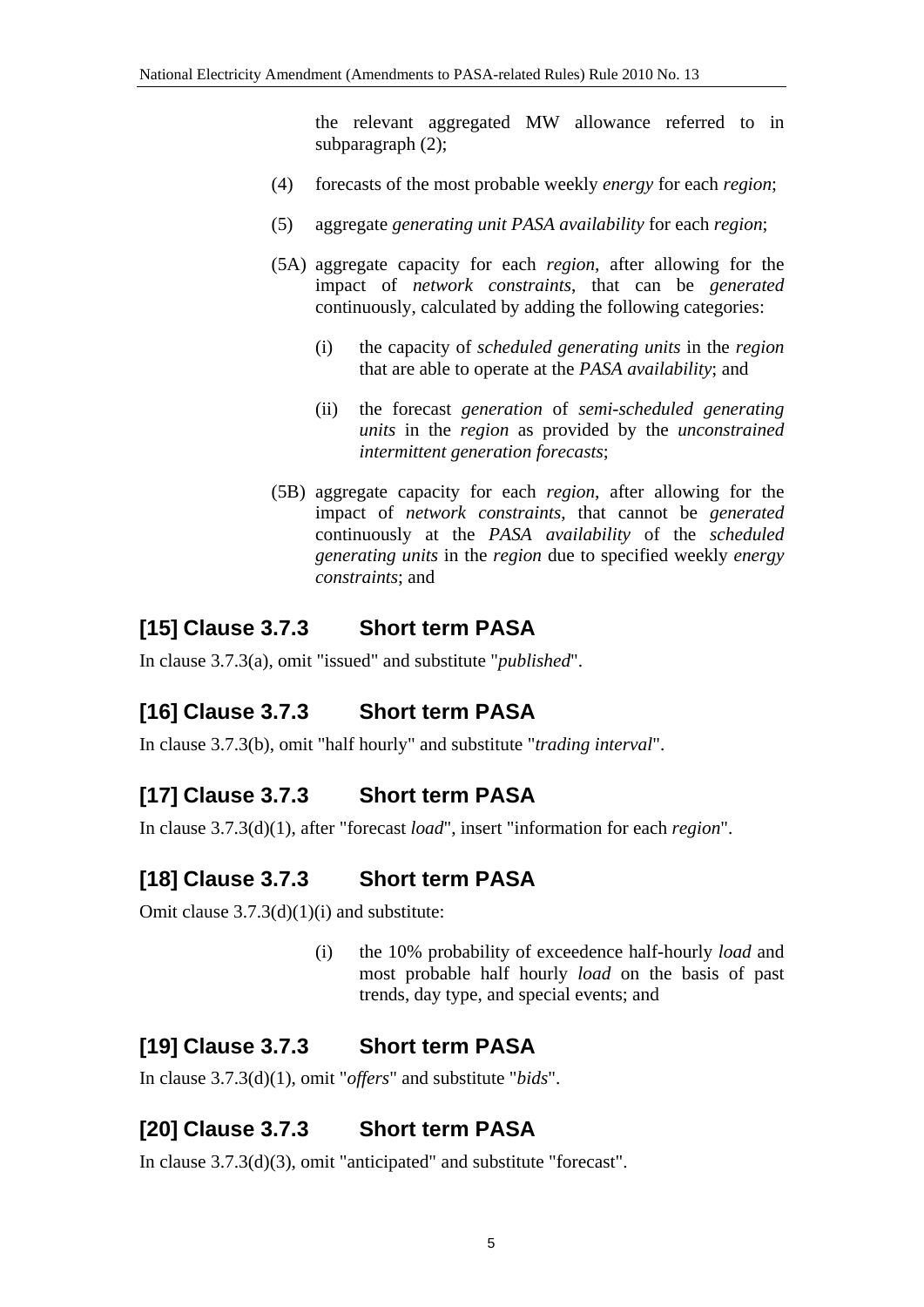## **[21] Clause 3.7.3 Short term PASA**

In clause 3.7.3(e)(1), omit "availability" and substitute "*available capacity*".

## **[22] Clause 3.7.3 Short term PASA**

In clause 3.7.3(e)(2), after "*trading interval*;" insert "and".

## **[23] Clause 3.7.3 Short term PASA**

Omit clause 3.7.3(e)(3) and substitute "[**Deleted**]".

## **[24] Clause 3.7.3 Short term PASA**

In clause 3.7.3(h), omit "as *short term PASA* outputs for each *trading interval* in the period covered", and substitute "for each *trading interval* (unless otherwise specified in subparagraphs (1) to (5)) in the period covered by the *short term PASA*".

## **[25] Clause 3.7.3 Short term PASA**

Omit clause 3.7.3(h)(1) and substitute:

(1) forecasts of the most probable *load* (excluding the relevant aggregated MW allowance referred to in subparagraph (4B)) plus *reserve* requirement (as determined under clause 3.7.3(d)(2)), adjusted to make allowance for *scheduled load*, for each *region*;

## **[26] Clause 3.7.3 Short term PASA**

In clause 3.7.3(h)(2), omit "*power system*".

## **[27] Clause 3.7.3 Short term PASA**

In clause 3.7.3(h)(2), after "*load*", insert "(excluding the relevant aggregated MW allowance referred to in subparagraph (4B))".

# **[28] Clause 3.7.3 Short term PASA**

Omit clause 3.7.3(h)(3) and substitute:

(3) forecasts of the most probable *energy* (excluding the relevant aggregated MW allowance referred to in subparagraph (4B)) for each *region* and *trading day*;

# **[29] Clause 3.7.3 Short term PASA**

Omit clause 3.7.3(h)(4) and substitute: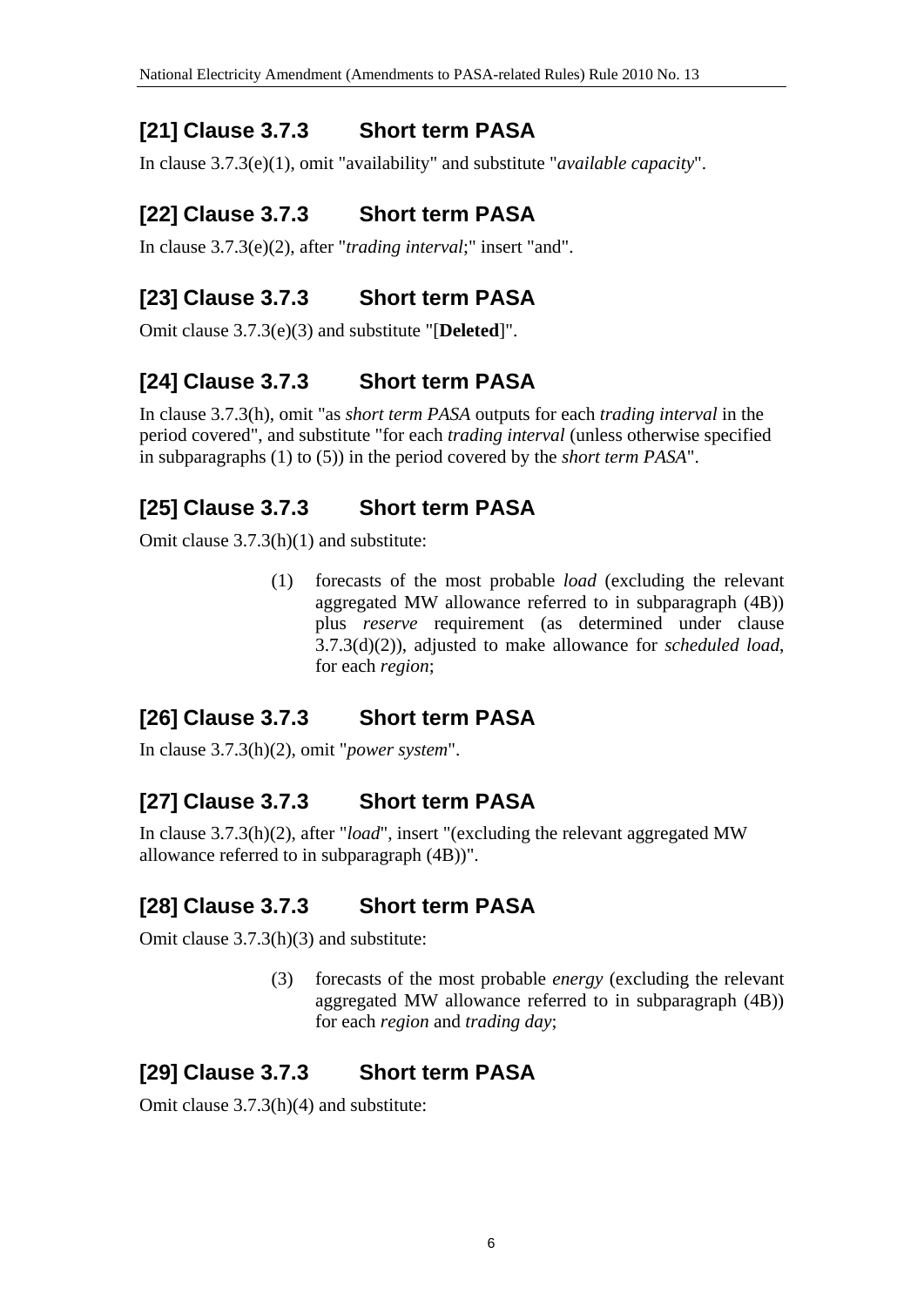- (4) aggregate *generating unit* availability (excluding the relevant aggregated MW allowance referred to in subparagraph (4B)) for each *region*;
- (4AA) aggregate capacity (excluding the relevant aggregated MW allowance referred to in subparagraph (4B)) for each *region*, after allowing for the impact of *network constraints*, that can be *generated* continuously, calculated by adding the following categories:
	- (i) the *available capacity* of *scheduled generating units* that are able to operate at the availability as notified to AEMO under paragraph (e)(1); and
	- (ii) the forecast *generation* of *semi-scheduled generating units* as provided by the *unconstrained intermittent generation forecasts*;
- (4AB) aggregate capacity (excluding the relevant aggregated MW allowance referred to in subparagraph (4B)) for each *region*, after allowing for the impact of *network constraints*, that cannot be *generated* continuously at the *available capacity* referred to in subparagraph (4AA)(i) due to specified daily *energy constraints*; and

## **[30] Clause 3.7.3 Short term PASA**

In clause 3.7.3(h)(4A), omit "region" and substitute "*region*".

## **[31] Clause 3.7.3 Short term PASA**

In clause 3.7.3(h)(4A), after "*PASA availability*", insert "(excluding the relevant aggregated MW allowance referred to in subparagraph (4B))".

# **[32] Clause 3.7.3 Short term PASA**

In clause 3.7.3(h)(4B), after "(if any)", insert "to be".

## **[33] Clause 3.7.3 Short term PASA**

In clause 3.7.3(h)(4B)(i), omit "peak *power system load*" and substitute "*load*".

### **[34] Clause 3.7.3 Short term PASA**

In clause  $3.7.3(h)(4B)(ii)$ , omit "and  $(4A)$ " and substitute ",  $(4A)$ ,  $(4AA)$  and  $(4AB)$ ".

## **[35] Clause 3.7.3 Short term PASA**

In clause 3.7.3(h)(4C)(i), omit "peak *power system load*" and substitute "*load*".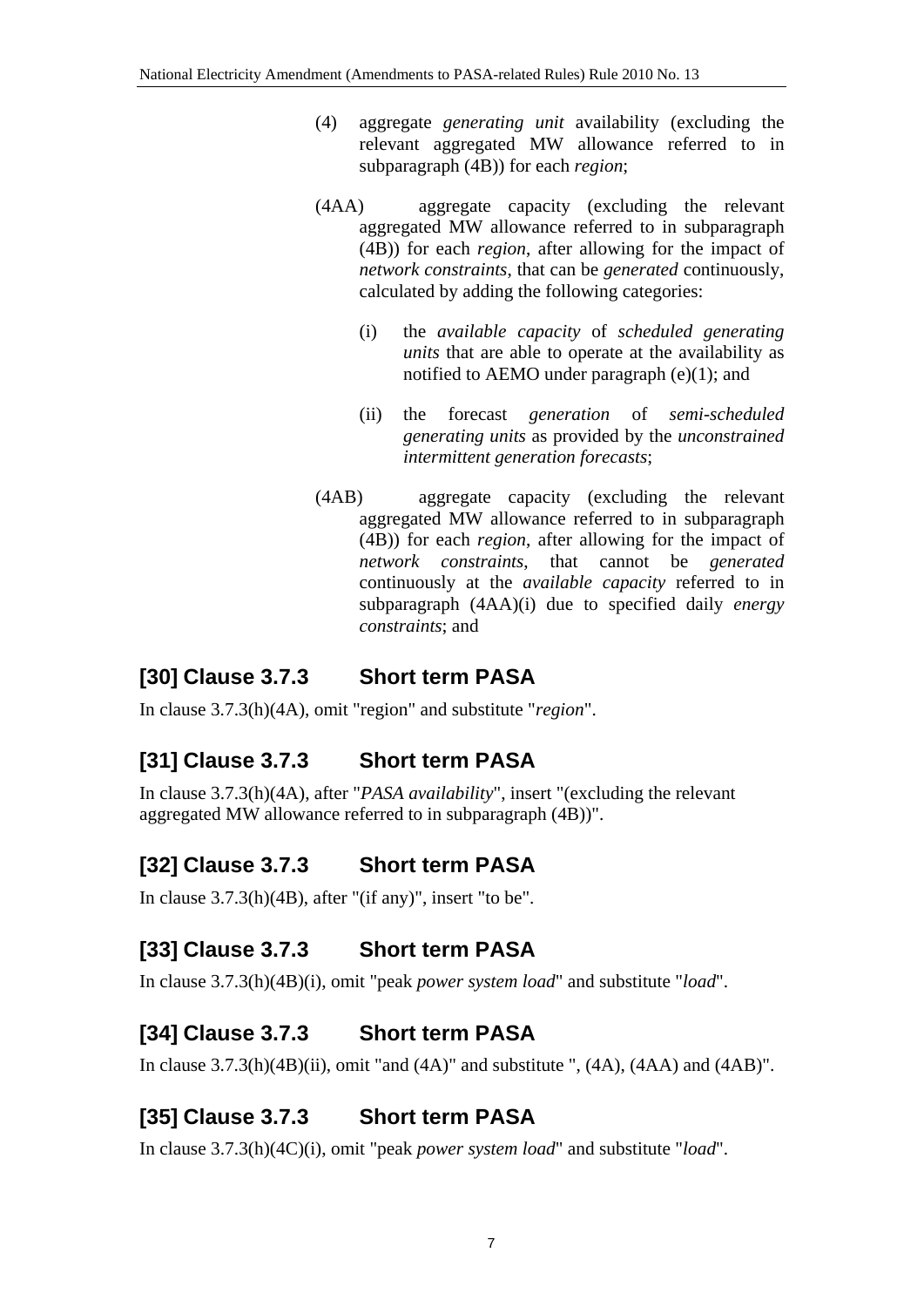### **[36] Clause 3.7.3 Short term PASA**

In clause  $3.7.3(h)(4C)(ii)$ , omit "and  $(4A)$ " and substitute ",  $(4A)$ ,  $(4AA)$  and  $(4AB)$ ".

## **[37] Clause 3.7.3 Short term PASA**

In clause 3.7.3(i), omit "*short-term PASA*" and substitute "*short term PASA*".

### **[38] Rule 3.7A Congestion information resource**

In clauses 3.7A(a), 3.7A(g) and 3.7A(k)(5), omit "*Market Participants*" wherever occurring and substitute "*Registered Participants*".

### **[39] Clause 3.13.4 Spot Market**

In clauses 3.13.4(a) and 3.13.4(c), omit "outcome" and substitute "outputs".

### **[40] Clause 4.9.1 Load forecasting**

In clause 4.9.1(a)(3), omit "peak load" and substitute "*peak load*".

## **[41] Chapter 10 Deleted Definition**

In Chapter 10, omit the following definition:

#### *medium-term PASA*

The PASA in respect of the period from the 8th *day* after the current *trading day* to 24 months after the current *trading day* in accordance with clause 3.7.2.

## **[42] Chapter 10 Substituted Definitions**

Substitute the following definitions in alphabetical order:

#### *medium term capacity reserve*

The aggregate amount of generating capacity indicated by the relevant *Generators* as being available any time on a particular *day* during the period covered by the *medium term PASA*, and which is assessed by *AEMO* as being in excess of the capacity requirement to meet the forecast *peak load*, taking into account the known or historical levels of demand management.

#### *medium term capacity reserve standard*

The level of *medium term capacity reserve* required for a particular period as set out in the *power system security and reliability standards*.

#### *PASA availability*

The *physical plant capability* (taking ambient weather conditions into account in the manner described in the procedure prepared under clause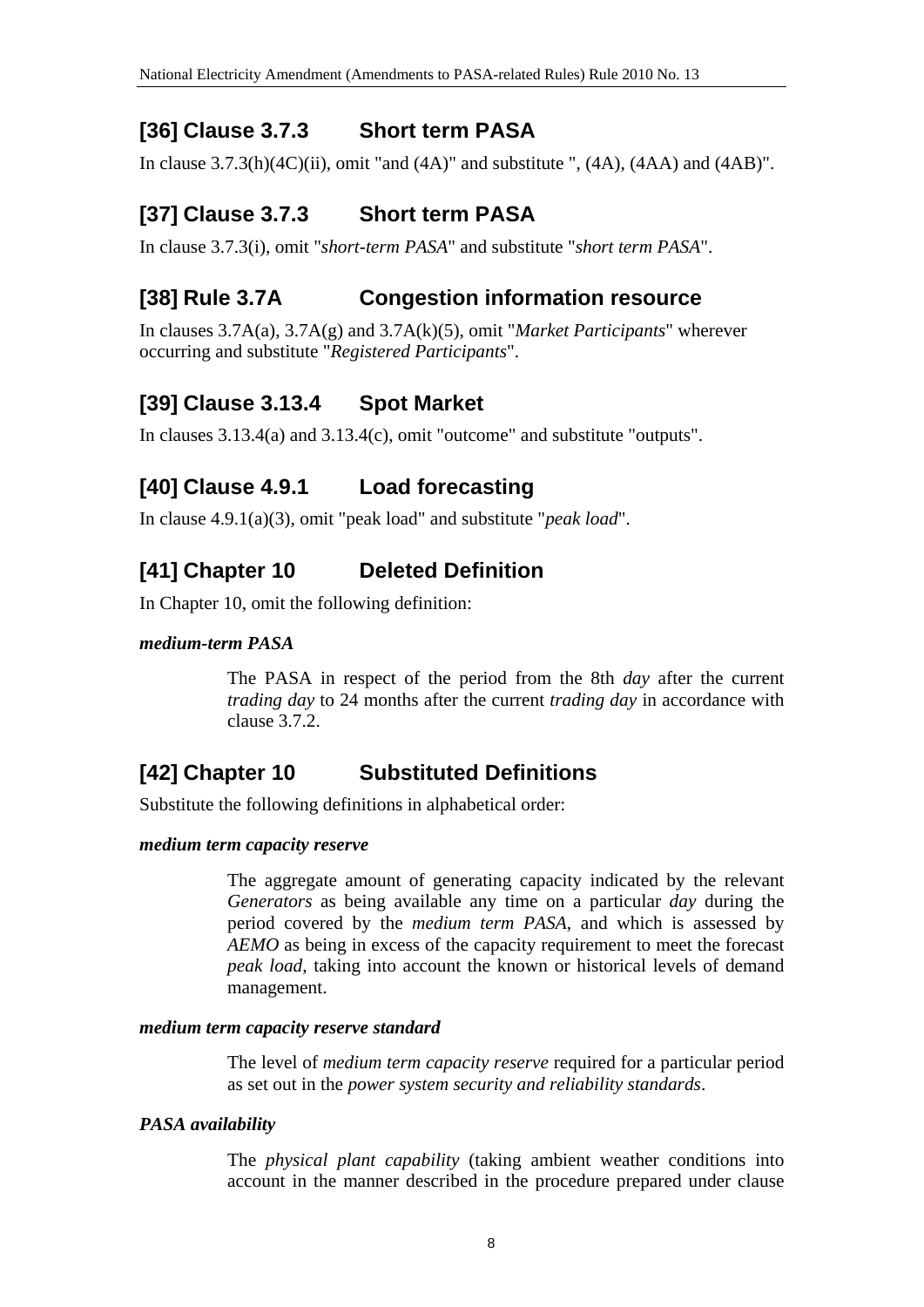3.7.2(g)) of a *scheduled generating unit*, *scheduled load* or *scheduled network service* available in a particular period, including any *physical plant capability* that can be made available during that period, on 24 hours' notice.

#### *short term capacity reserve*

The aggregate amount of generating capacity indicated by the relevant *Generators* as being available for a particular *trading interval* during the next 7 *trading days*, and assessed by *AEMO* as being in excess of the capacity requirement to meet the forecast *load*, taking into account the known or historical levels of demand management.

#### *short term PASA*

The *PASA* in respect of the period described in clause 3.7.3(b), as described under clause 3.7.3.

## **[43] Chapter 10 New Definitions**

Insert the following definitions in alphabetical order:

#### *medium term PASA*

The *PASA* in respect of the period described in clause 3.7.2(a), as described under clause 3.7.2.

#### *medium term PASA inputs*

The inputs to be prepared in accordance with clauses 3.7.2(c) and (d).

#### *short term PASA inputs*

The inputs to be prepared in accordance with clauses 3.7.3(d) and (e).